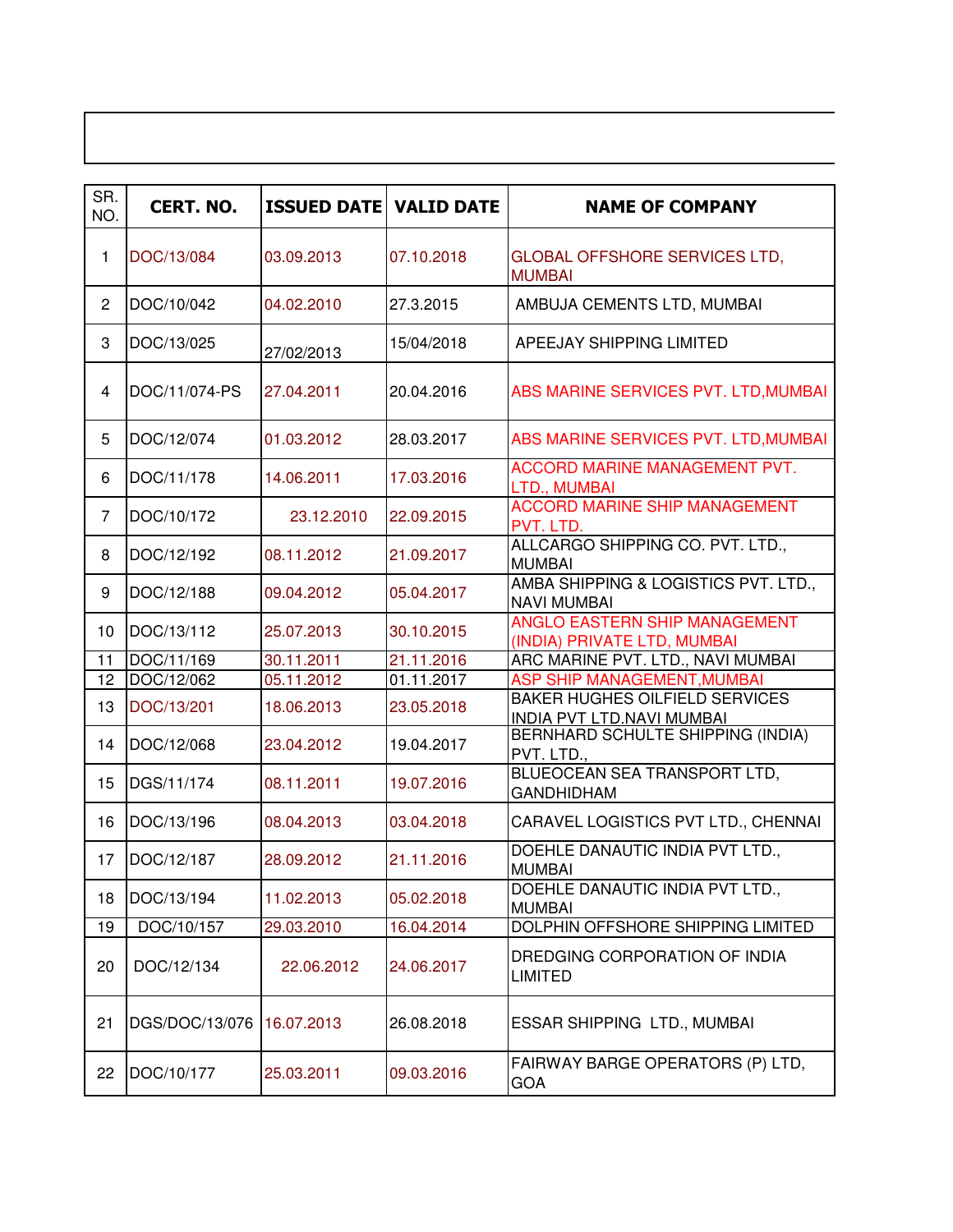| 23 | DOC/11/165            | 07.07.2011 | 06.04.2015 | FLEET MANAGEMENT INDIA PVT. LTD.,<br>MUMBAI,            |
|----|-----------------------|------------|------------|---------------------------------------------------------|
| 24 | DOC/11/094            | 07.07.2011 | 13.10.2014 | FLEET MANAGENT INDIA PVT. LTD.,<br><b>MUMBAI</b>        |
| 25 | DOC/13/197            | 06.05.2013 | 28.04.2018 | GATI SHIP PVT LTD., CHENNAI                             |
| 26 | DOC/13/182            | 06.03.2013 | 15.09.2016 | <b>GLOBAL UNITED SHIPPING INDIA PVT</b><br>LTD., COCHIN |
| 27 | DOC/10/111 24.12.2010 |            | 26.12.2015 | GLORY SHIP MANAGEMENT PVT. LTD.                         |
| 28 | DOC/12/125            | 06.12.2012 | 30.04.2017 | <b>GOL OFFSHORE LIMITED</b>                             |
| 29 | DOC/09/096            | 15/10/2009 | 17/10/2014 | GOODEARTH MARITIME LIMITED,<br><b>CHENNAI</b>           |
| 30 | DOC/09/004-BC         | 23/11/2009 | 22/11/2014 | <b>GREAT EASTERN SHIPPING</b>                           |
| 31 | DOC/12/020            | 23.11.2012 | 03.12.2017 | <b>GREAT EASTERN SHIPPING CO. LIMITED</b>               |
| 32 | DOC/12/137            | 23.11.2012 | 25.11.2017 | <b>GREAT EASTERN SHIPPING CO. LIMITED</b>               |
| 33 | DOC/12/193            | 23.11.2012 | 03.12.2017 | GREAT EASTERN SHIPPING CO. LTD.,<br><b>MUMBAI</b>       |
| 34 | DOC/12/129            | 19.11.2012 | 21.01.2017 | <b>GREATSHIP (INDIA) LIMITED</b>                        |
| 35 | DOC/13/047            | 02.07.2013 | 14.07.2018 | HAL OFFSHORE LTD.                                       |
| 36 | DOC/10/164            | 29.03.2010 | 19.03.2015 | HALANI SHIPPING PVT. LTD.                               |
| 37 | DOC/11/179            | 28.04.2011 | 24.04.2016 | HIND OFFSHORE PVT. LTD., MUMBAI                         |
| 38 | DOC/10/032-OCS        | 20/01/2010 | 14/01/2015 | <b>IND-AUST MARITIME PVT. LTD.</b>                      |
| 39 | DOC/13/023            | 26.04.2013 | 01.05.2018 | INDIA STEAMSHIP, KOLKATA                                |
| 40 | DOC/11/128            | 23.03.2011 | 25.03.2015 | ITT SHIPPING (PRIVATE) LIMITED.                         |
| 41 | DOC/12/136            | 21.09.2012 | 23.09.2017 | <b>KEI - RSOS MARITIME LIMITED</b>                      |
| 42 | DOC/11/127            | 10.01.2011 | 12.07.2015 | KERALA STATE MARITIME DEV. CORPO.<br>LTD.               |
| 43 | DOC/13/145            | 05.08.2013 | 06.02.2014 | KRISHNA MARITECH, NAVI MUMBAI                           |
| 44 | DOC/12/186            | 29.03.2012 | 21.03.2017 | L & T SAPURA SHIPPING PVT LTD.,<br><b>MUMBAI</b>        |
| 45 | DOC/11/049            | 20.10.2011 | 08.10.2016 | LAKSHADWEEP CORP.LTD.                                   |
| 46 | DOC/13/142            | 05.08.2013 | 29.09.2017 | LAKSHADWEEP DEVELOPMENT CORP.<br>LTD.,                  |
| 47 | DOC/11/149            | 22.09.2011 | 05.09.2016 | LILLY MARITIME PVT. LTD.                                |
| 48 | DOC/10/168-OCS        | 18.11.2010 | 16.06.2015 | Mak Logistics (Pvt) Ltd, Port Blair                     |
| 49 | DOC/13/199            | 06.06.2013 | 05.06.2018 | MERCATOR LIMITED, MUMBAI                                |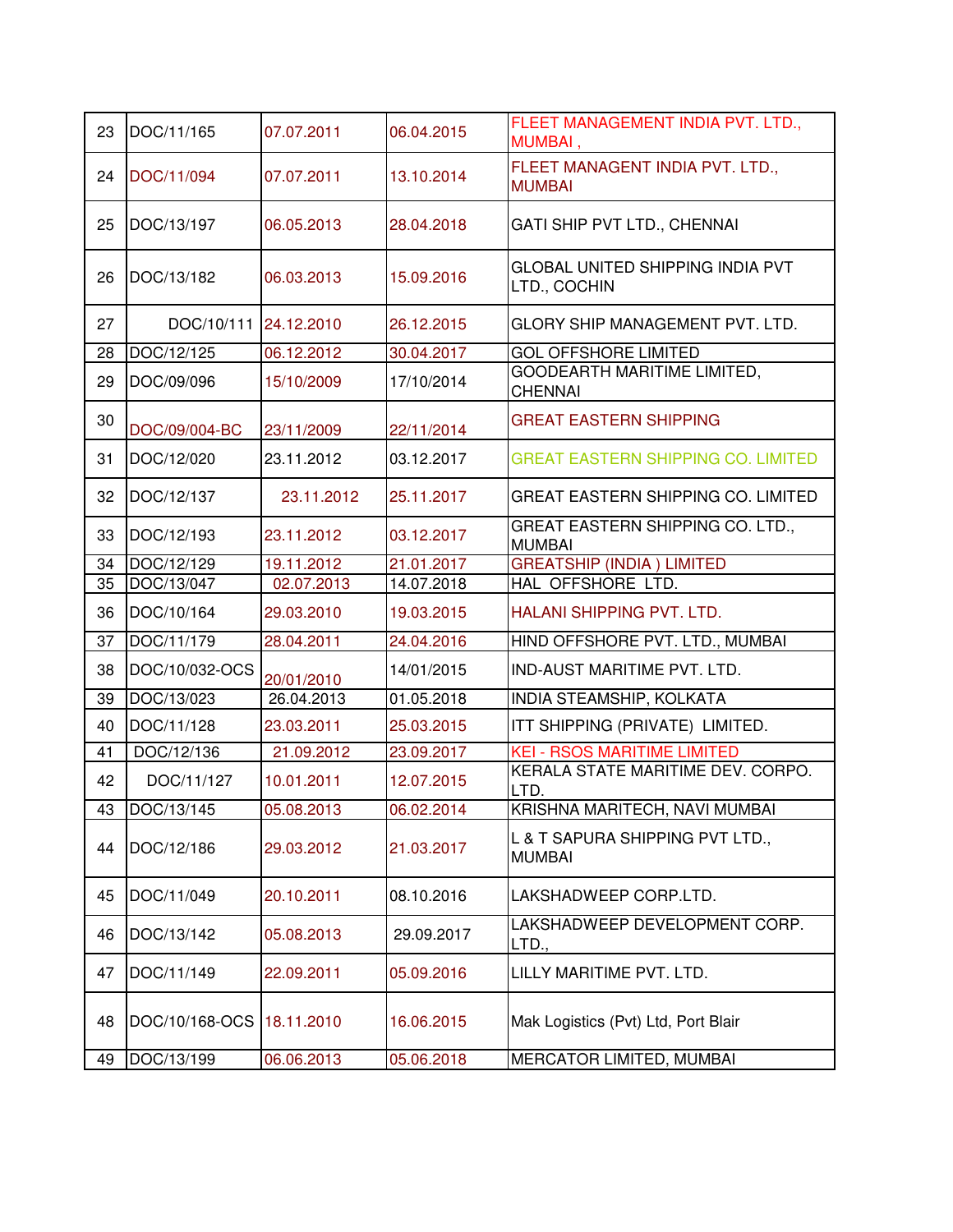| 50 | DOC/11/180    | 29.06.2011 | 20.06.2016            | METI SHIPPING MANAGEMENT (P) LTD.,<br><b>GOA</b>                           |
|----|---------------|------------|-----------------------|----------------------------------------------------------------------------|
| 51 | DOC/09/073    | 20/10/2009 | 04/11/2014            | <b>ONGC</b>                                                                |
| 52 | DOC/09/030    | 07-Mar-09  | 30/01/2014            | <b>ORIENT EXPRESS SHIP MANAGEMENT</b><br>LTD.                              |
| 53 | DOC/11/166    | 03.10.2013 | 10.05.2015            | PFS SHIPPING (INDIA) LIMITED                                               |
| 54 | DOC/13/024    | 19.06.2013 | 19.06.2018            | POOMPUHAR SHIPPING CORPN LTD                                               |
| 55 | DOC/07/158    |            | 22.10.2009 27.04.2014 | QUADRANT MARITIME PVT. LTD.                                                |
| 56 | DOC/13/018    | 06.03.2013 | 22.03.2018            | RELIANCE INDUSTRIES LTD.                                                   |
| 57 | DOC/11/104    | 16.12.2011 | 28.11.2016            | SAFE & SURE MARINE SEVICES PRIVATE<br>LIMITED, MUMBAI                      |
| 58 | DOC/11/064    | 18.08.2011 | 17/05/2014            | SAMSON MARITIME LIMITED, MUMBAI                                            |
| 59 | DOC/12/03-BC  | 04.07.2012 | 04.07.2017            | <b>SANMAR SHIPPING COPRN.</b>                                              |
| 60 | DOC/12/06     | 21.12.2012 | 24.12.2017            | <b>SANMAR SHIPPING COPRN.</b>                                              |
| 61 | DOC/05/107    | 03.11.2010 | 8.11.2015             | SANMAR SHIPPING CORPO.                                                     |
| 62 | DOC/11/114    | 02.03.2011 | 16.02.2016            | <b>SCILTD</b>                                                              |
| 63 | DOC/12/016    | 15.11.2012 | 18.11.2017            | <b>SCILTD</b>                                                              |
| 64 | DOC/09/130    | 03.11.2009 | 15.10.2014            | SEAPORT SHIPPING PVT. LTD.,                                                |
| 65 | DOC/13/081    | 18.07.2013 | 20.07.2018            | SEVEN ISLAND SHIPPING CO. PVT. LTD                                         |
| 66 | DOC/12/059    | 15.11.2012 | 18.11.2017            | SHIPPING CORPORATION OF INDIA LTD,<br><b>MUMBAI</b>                        |
| 67 | DOC/12/050    | 27.01.2012 | 28.01.2017            | SOUTH EAST ASIA MARINE ENGG. &<br>CONST. LTD. (RENAME - SEAMEC<br>LIMITED) |
| 68 | DOC/13/200    | 21.06.2013 | 06.06.2018            | SULA SHIPPING & LOGISTICS PVT. LTD.,<br><b>MUMBAI</b>                      |
| 69 | DOC/13/183    | 22.04.2013 | 21.10.2016            | SUSHE MARINE SERVICES PVT LTD.,<br><b>KOLKATA</b>                          |
| 70 | DOC/11/183-OT | 24.10.2011 | 21.10.2016            | SUSHE MARINE SERVICES PVT LTD.,<br><b>KOLKATA</b>                          |
| 71 | DOC/09/093    | 30/09/2009 | 15/09/2014            | TAG OFFSHORE LIMITED, MUMBAI                                               |
| 72 | DOC/13/198    | 17.05.2013 | 14.05.2018            | TARGET SHIP MANAGEMENT PTE. LTD.,<br><b>SINGAPORE</b>                      |
| 73 | DOC/12/55     | 25.06.2012 | 25.06.2017            | TCI SEAWAYS LTD.                                                           |
| 74 | DOC/10/173    | 08.11.2010 | 01.11.2015            | THE INDIA CEMENTS LIMITED, CHENNAI                                         |
| 75 | DOC/12/058    | 15.11.2012 | 18.11.2017            | THE SHIPPING CORPORATION OF INDIA<br>LTD, MUMBAI                           |
| 76 | DOC/13/012    | 21.02.2013 | 01.03.2018            | TOLANI GROUP OF SHIPPING, MUMBAI                                           |
| 77 | DOC/13/075    | 18.04.2013 | 30.04.2018            | TRADEX SHIPPING CO. PVT. LTD., COCHIN                                      |
| 78 | DOC/10/175    | 07.12.2010 | 01.11.2015            | V. M. SALGAOCAR & BROTHER (P) LTD.                                         |
| 79 | DOC/13/190    | 01.07.2013 | 12.09.2017            | V. SHIPS SHIP MANAGEMENT (INDIA) PVT<br>LTD, CHENNAI                       |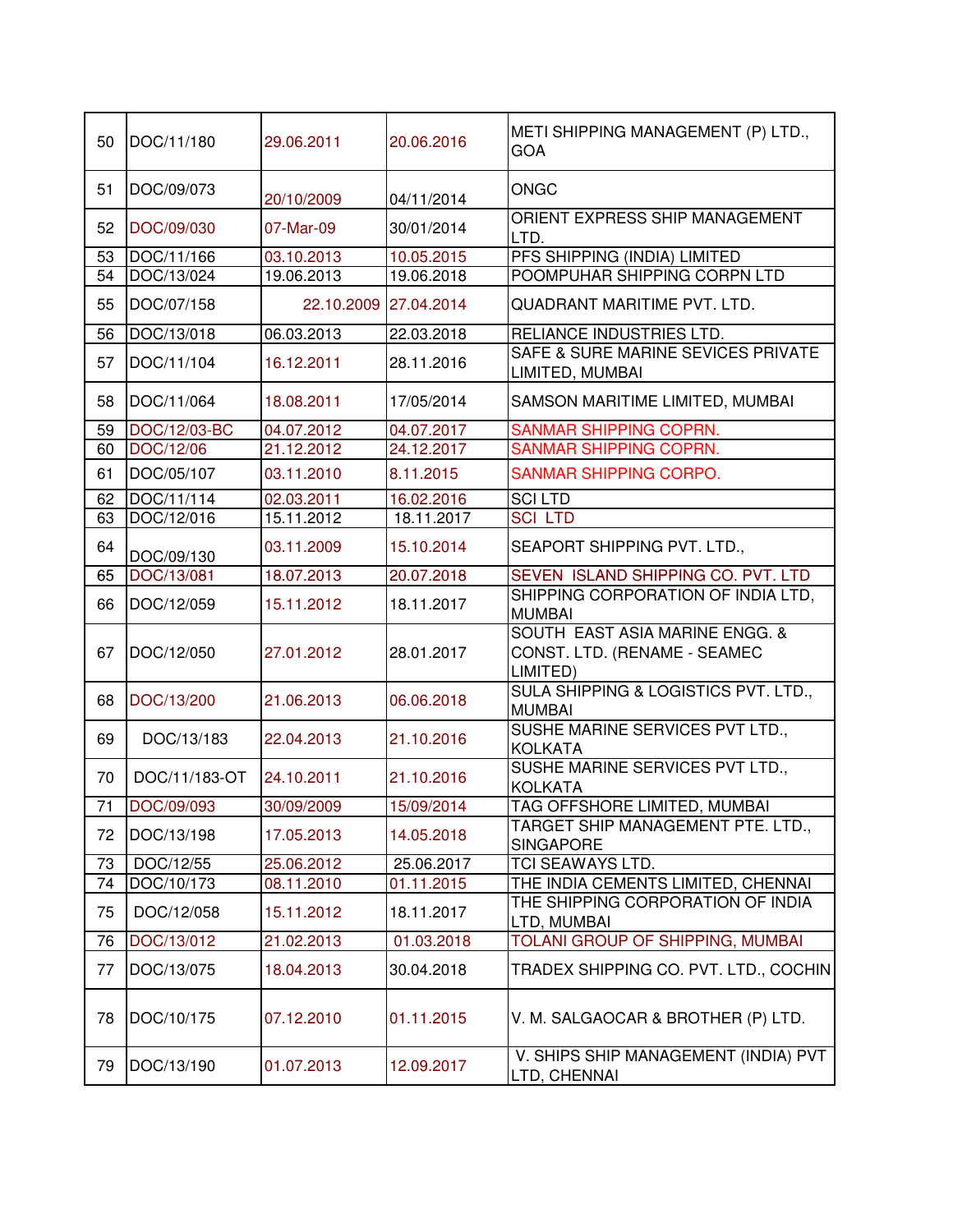| 80 | DOC/13/195 | 01.07.2013 | 10.03.2018 | V. SHIPS SHIP MANAGEMENT (INDIA) PVT<br>LTD, CHENNAI  |
|----|------------|------------|------------|-------------------------------------------------------|
| 81 | DOC/10/103 | 28.04.2010 | 01.05.2015 | VAN OORD INDIA PVT. LTD.                              |
| 82 | DOC/12/139 | 14.12.2012 | 02.12.2017 | <b>VARUN SHIPPPING CO. LTD.</b>                       |
| 83 | DOC/12/132 | 18.04.2012 | 12.03.2017 | <b>WEST ASIA MARITIME LIMITED.,</b>                   |
| 84 | DOC/12/185 | 22.03.2012 | 18.03.2017 | ZEN SHIPPING & PORTS INDIA PVT LTD.,<br><b>MUMBAI</b> |
|    |            |            |            |                                                       |

|   | Valid Interim DOC as on 08.10.2013 |            |            |                                         |
|---|------------------------------------|------------|------------|-----------------------------------------|
|   | 13/INT/280                         | 23.05.2013 | 17.04.2014 | <b>SICAL LOGISTICS LTD., MUMBAI</b>     |
| 2 |                                    |            |            | HY-POWER MARINE SOLUTIONS PVT.          |
|   | 13/INT/282                         | 12.06.2013 | 03.06.2014 | LTD., CHENNAI                           |
| 3 | 13/INT/287                         | 05.09.2013 | 02.03.2014 | KRISHNAMRUTAM ENTERPRISES PVT           |
|   |                                    |            |            | LTD., NAVI MUMBAI                       |
| 4 | 13/INT/285                         | 06.08.2013 | 22.07.2014 | <b>MEDALLION MARINE PRIVATE LIMITED</b> |
| 5 | 13/INT/286                         | 08.08.2013 | 30.07.2014 | PLUTO SHIPPING LTD., MUMBAI             |
| 6 | 13/INT/283                         | 23.07.2013 | 15.01.2014 | SUSHE MARINE SERVICES PRIVATE LTD.,     |
|   |                                    |            |            | <b>KOLKATA</b>                          |
|   |                                    |            |            | V SHIPS SHIP MANAGEMENT INDIA PVT       |
|   | 13/INT/284                         | 01.08.2013 | 24.01.2014 | LTD., CHENNAI                           |
|   |                                    |            |            |                                         |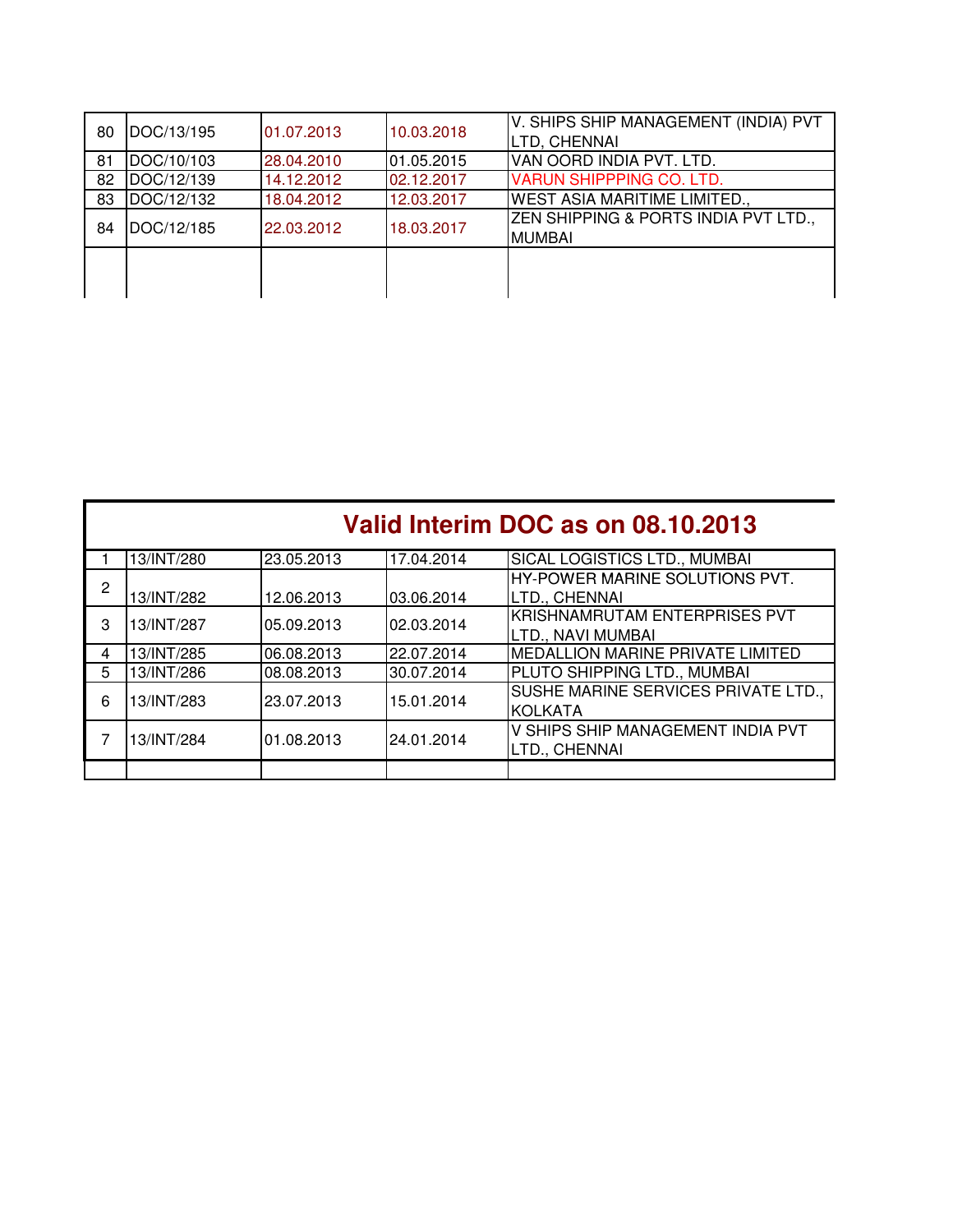## **Valid Full Term DOC as on 08.10.2013**

| <b>SHIP TYPE</b>                                                     |  |
|----------------------------------------------------------------------|--|
| <b>OTHER CARGO SHIP</b>                                              |  |
| <b>OCS</b>                                                           |  |
| <b>BC</b>                                                            |  |
| <b>OTHER CARGO SHIPS</b><br><b>CHEMICAL TANKER</b><br>PASSENGER SHIP |  |
| <b>OTHER CARGO SHIPS</b>                                             |  |
| <b>OCS</b>                                                           |  |
| <b>BC</b>                                                            |  |
| <b>OCS</b>                                                           |  |
| <b>OCS</b>                                                           |  |
| <b>OCS</b>                                                           |  |
| <b>OCS</b>                                                           |  |
| <b>BULK CARRIER</b>                                                  |  |
| <b>OCS</b>                                                           |  |
| OTHER CARGO SHIP                                                     |  |
| <b>OT</b>                                                            |  |
| <b>OCS</b>                                                           |  |
| OT                                                                   |  |
| <b>OCS</b>                                                           |  |
| OCS (OSV)                                                            |  |
| <b>OCS</b>                                                           |  |
| <b>OTHER CARGO SHIP</b>                                              |  |
| <b>OCS</b>                                                           |  |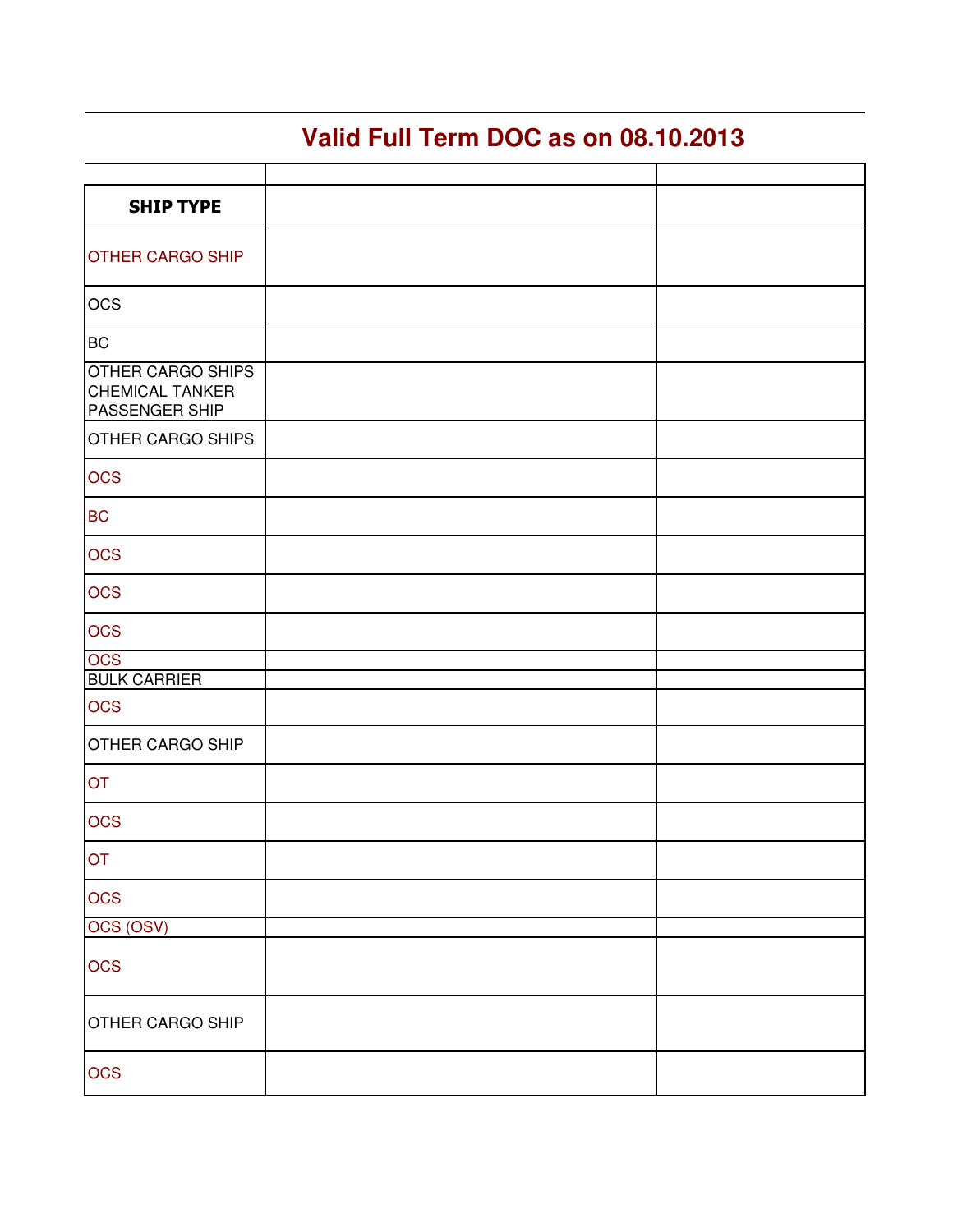| <b>CT</b>                                         |  |
|---------------------------------------------------|--|
| OT, BC                                            |  |
| <b>OCS</b>                                        |  |
| BC, OCS(CONTAINER)                                |  |
| <b>OCS</b>                                        |  |
| OCS                                               |  |
| <b>BC</b>                                         |  |
| <b>BC</b>                                         |  |
| GC                                                |  |
| <b>CT</b>                                         |  |
| OT                                                |  |
| <b>OCS</b>                                        |  |
| OTHER CARGO SHIP                                  |  |
| <b>OCS</b>                                        |  |
| OCS<br>OT                                         |  |
| OCS(Dredgers)<br>OT                               |  |
|                                                   |  |
| <b>OCS</b>                                        |  |
| <b>OCS</b>                                        |  |
| <b>OCS</b>                                        |  |
| OCS<br>OCS(OFFSHORE                               |  |
| <b>CONSTRUCTION AND</b><br><b>SUPPORT VESSEL)</b> |  |
| Passenger ship & Other<br>Cargo Ship              |  |
| PHSC                                              |  |
| PS(CL-VII, WITHIN<br><b>PORT LIMITS)</b>          |  |
| <b>PHSC</b><br><b>OCS</b><br><b>OCS</b>           |  |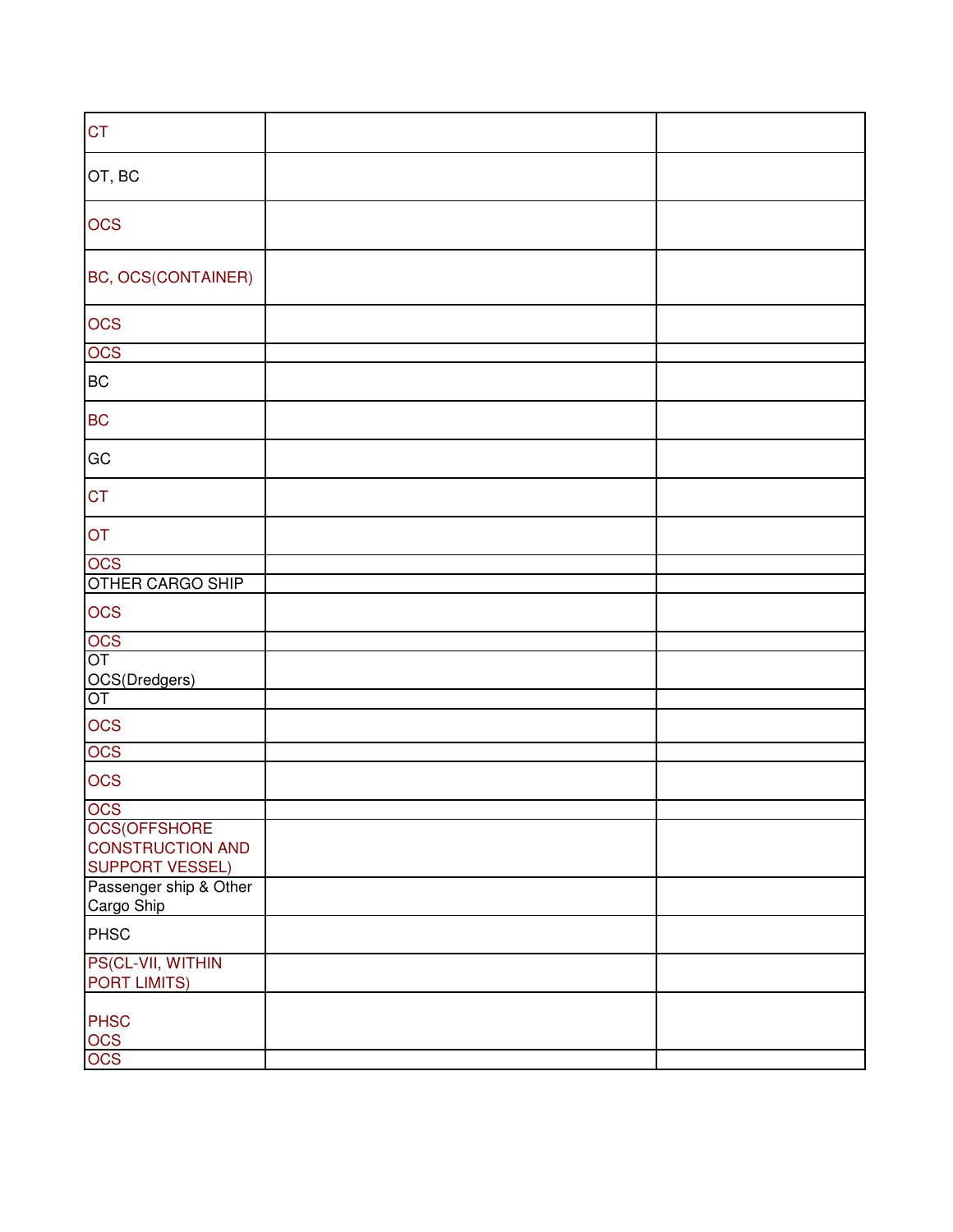| PS (CLASS - VII FOR                                    |  |
|--------------------------------------------------------|--|
| <b>OPERATIONS GOA</b><br><b>WATER)</b>                 |  |
| <b>MOBILE OFFSHORE</b>                                 |  |
| <b>DRILLING UNIT</b>                                   |  |
| <b>OCS</b>                                             |  |
| <b>OCS</b>                                             |  |
| <b>BC</b>                                              |  |
| <b>OCS</b>                                             |  |
| CT, GC, OT                                             |  |
| <b>OCS</b>                                             |  |
| <b>OTHER CARGO SHIPS</b><br>[OSV]                      |  |
| BC<br>OT                                               |  |
|                                                        |  |
| <b>CHEMICAL TANKER</b>                                 |  |
| OCS<br>OT, CT, GC                                      |  |
|                                                        |  |
| <b>OCS</b>                                             |  |
| <b>OIL TANKER</b>                                      |  |
| <b>BULK CARRIER</b>                                    |  |
| <b>OTHER CARGO SHIPS</b>                               |  |
| <b>BC</b>                                              |  |
| BC, OCS OCS                                            |  |
| <b>OT</b>                                              |  |
| OCS                                                    |  |
| BC, OT                                                 |  |
| OTHER CARGO SHIPS                                      |  |
| <b>BC</b>                                              |  |
| PASSANGER SHIP                                         |  |
| <b>BC</b>                                              |  |
| OTHER CARGO SHIP                                       |  |
| PS (CLASS - VII FOR<br>OPERATIONS GOA<br><b>WATER)</b> |  |
| <b>OCS</b>                                             |  |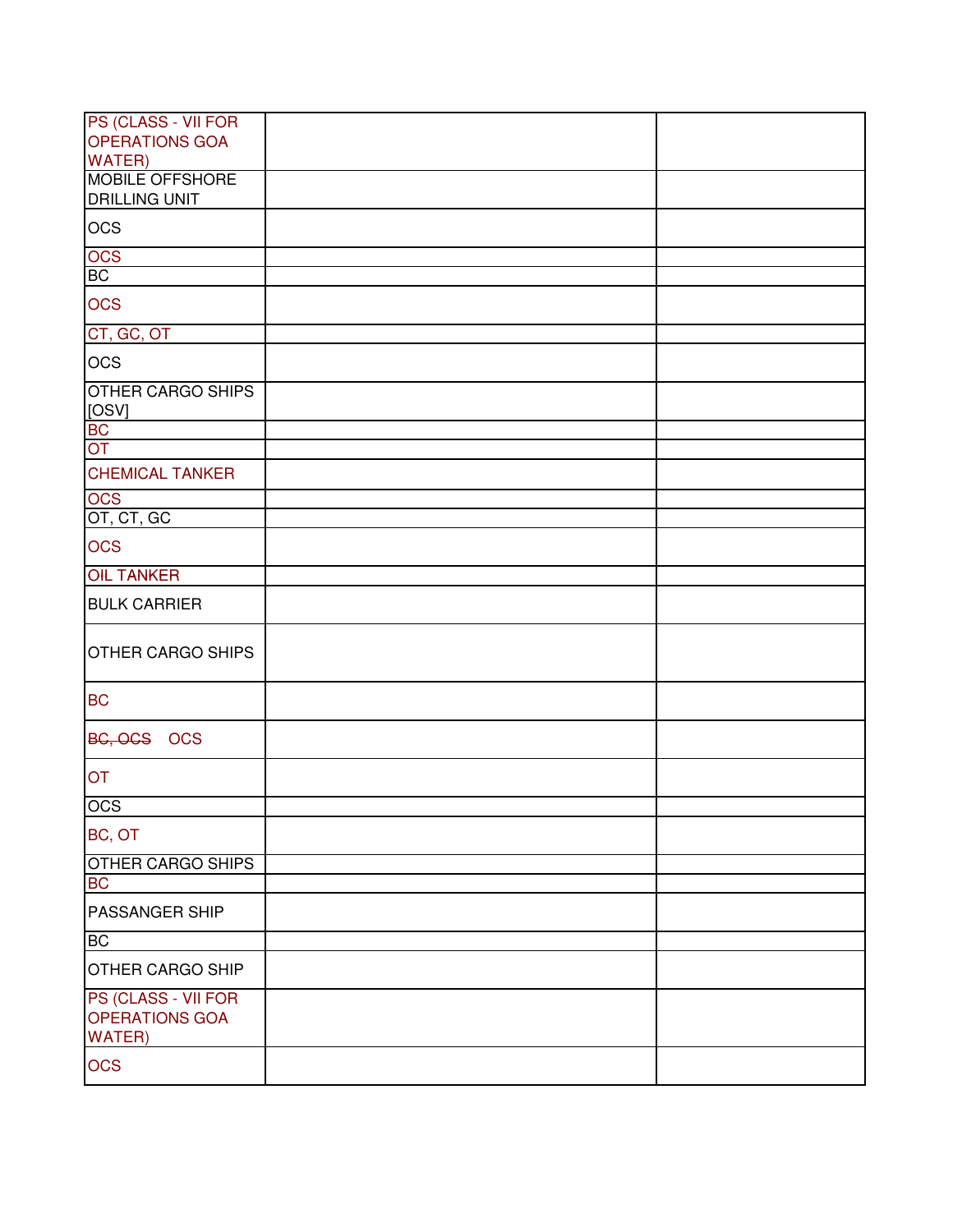| OT, CT                    |  |
|---------------------------|--|
| OCS (Dredger)<br>GC<br>BC |  |
|                           |  |
|                           |  |
| OT & CT                   |  |
|                           |  |
|                           |  |
|                           |  |
|                           |  |
|                           |  |
|                           |  |
| OCS                       |  |
| OT, OCS                   |  |
| OCS, BC                   |  |
|                           |  |
| BC<br>OCS                 |  |
| <b>PS</b>                 |  |
| <b>BC</b>                 |  |
|                           |  |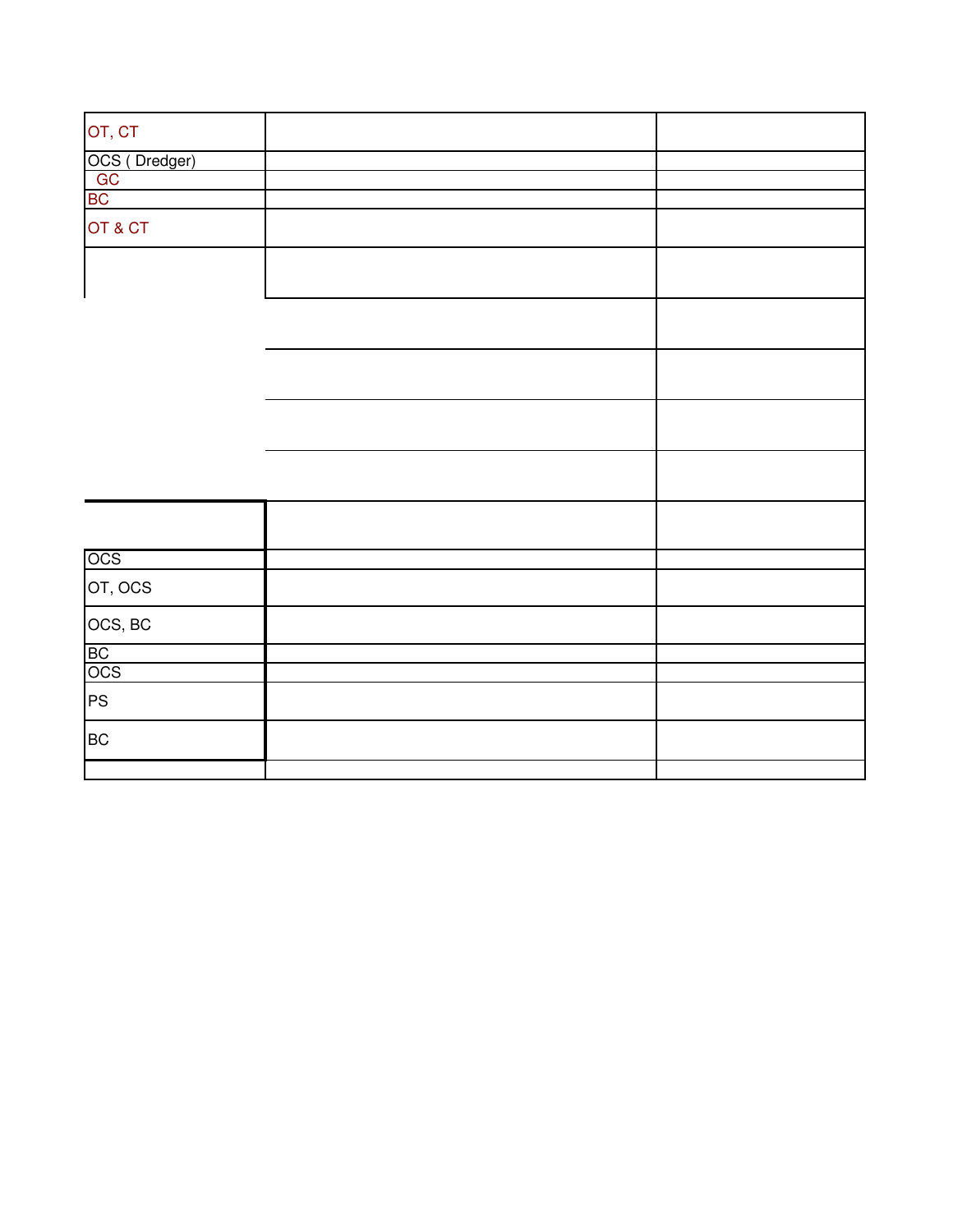| <b>NON CONFORMITIES</b>             |
|-------------------------------------|
|                                     |
| R.V.B.NAIR, D.S.RAJGOPAL, S.JAGTAP, |
| CAPT. S.K.MISHRA                    |
|                                     |
|                                     |
|                                     |
|                                     |
|                                     |
|                                     |
|                                     |
|                                     |
| ON 25/07/2005 - NCS - 8, Obs - 1    |
|                                     |
|                                     |
|                                     |
|                                     |
|                                     |
|                                     |
|                                     |
|                                     |
|                                     |
|                                     |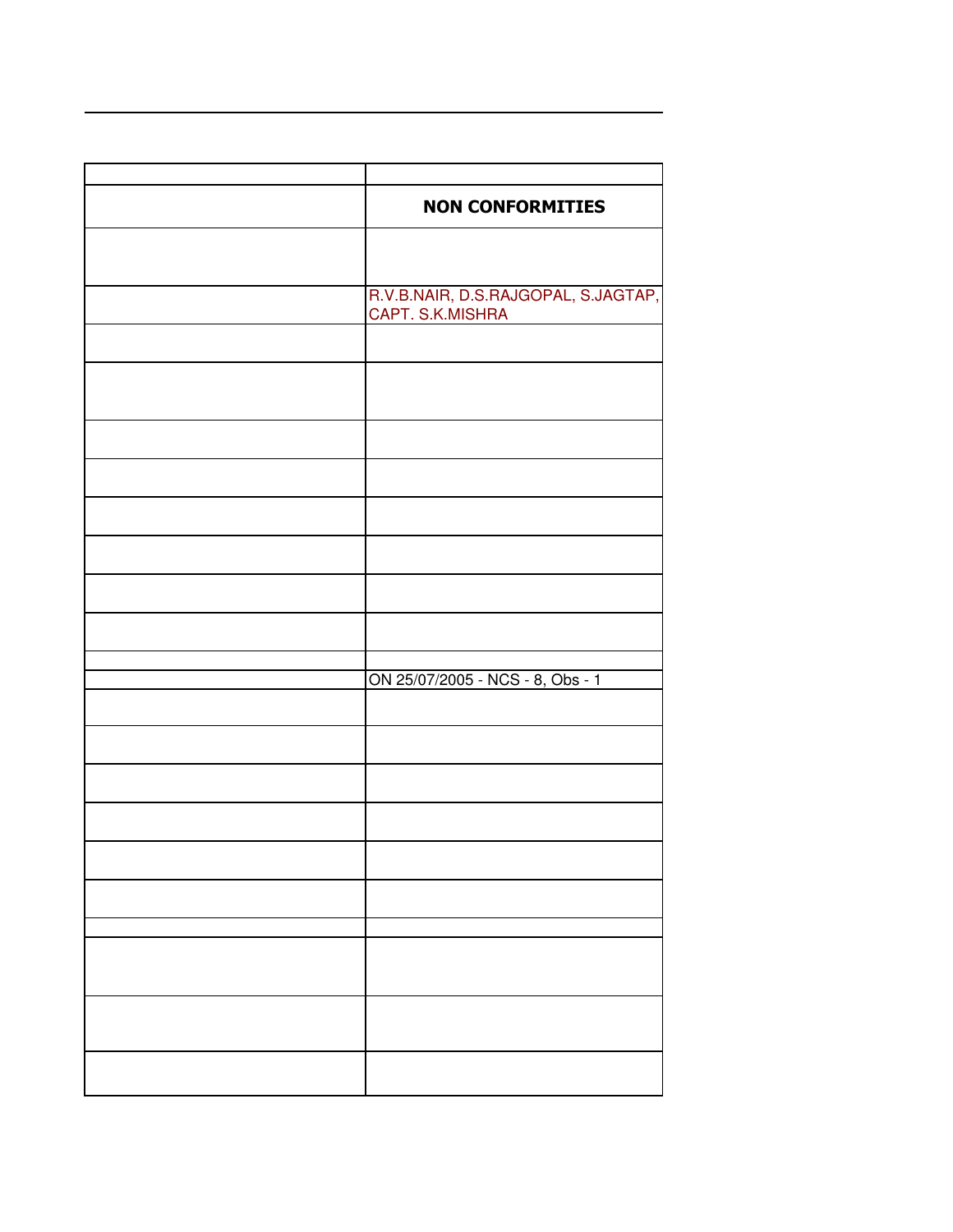| 8 NC'S                              |
|-------------------------------------|
| 6NC'S                               |
| NO NC'S                             |
| 6NC'S                               |
| <b>12 NC'S</b>                      |
|                                     |
|                                     |
| 1 nc and 2 observations             |
| <b>NCs NIL &amp; 1 Observations</b> |
| NC'S 3 NIL -                        |
| <b>NC'S 5, OBS. 1</b>               |
| <b>NC'S 10 OBC 3</b>                |
| <b>NC'S 12, OBS 2</b>               |
|                                     |
|                                     |
|                                     |
|                                     |
|                                     |
|                                     |
|                                     |
|                                     |
|                                     |
|                                     |
|                                     |
|                                     |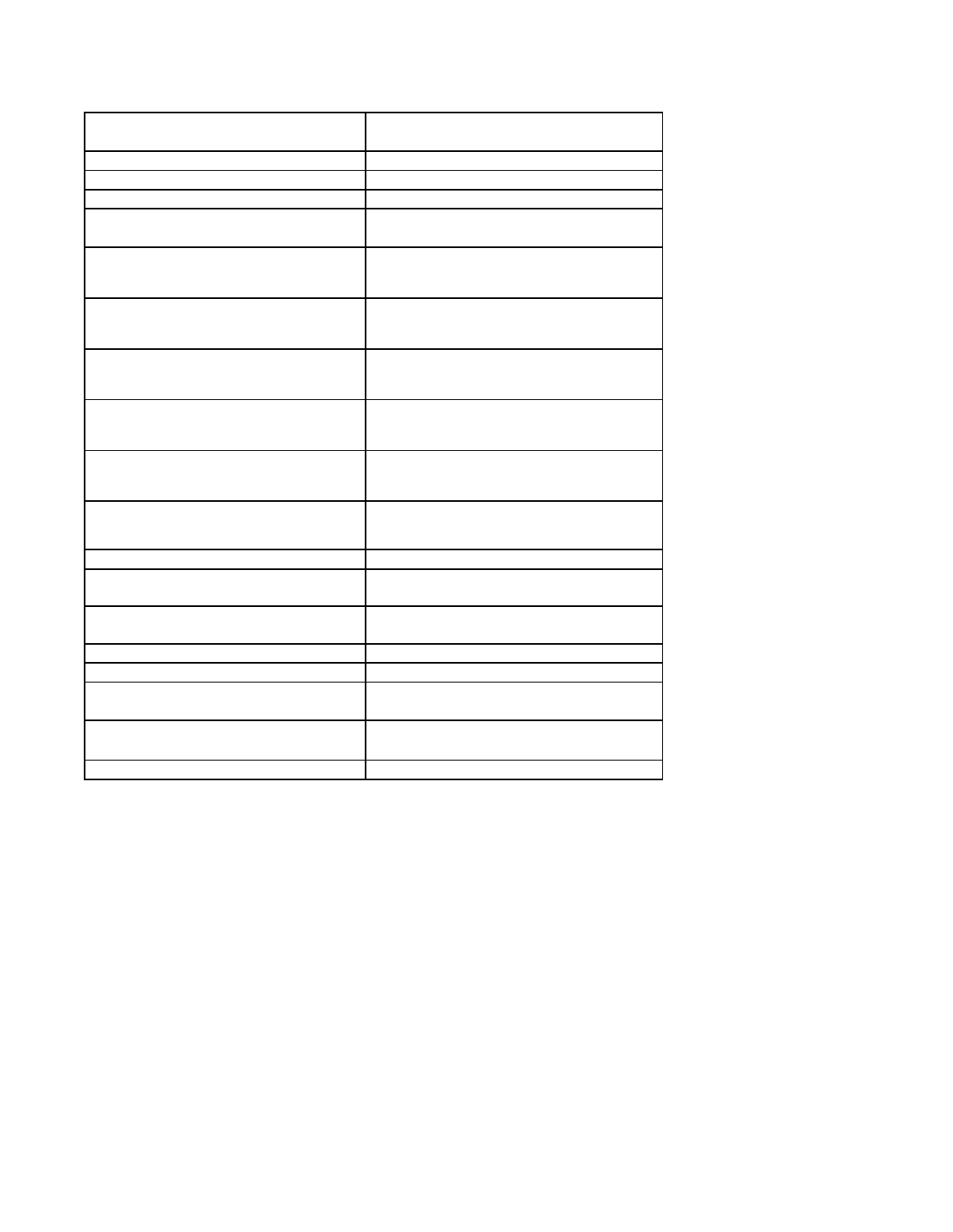| <b>NOT PAID</b>           |  |  |
|---------------------------|--|--|
|                           |  |  |
|                           |  |  |
| Y. Bagga, Mr. B.R. Sekhar |  |  |
| D. MEHROTRA & d. PARMAR   |  |  |
|                           |  |  |
|                           |  |  |
|                           |  |  |
|                           |  |  |
|                           |  |  |
|                           |  |  |
|                           |  |  |
|                           |  |  |
|                           |  |  |
|                           |  |  |
|                           |  |  |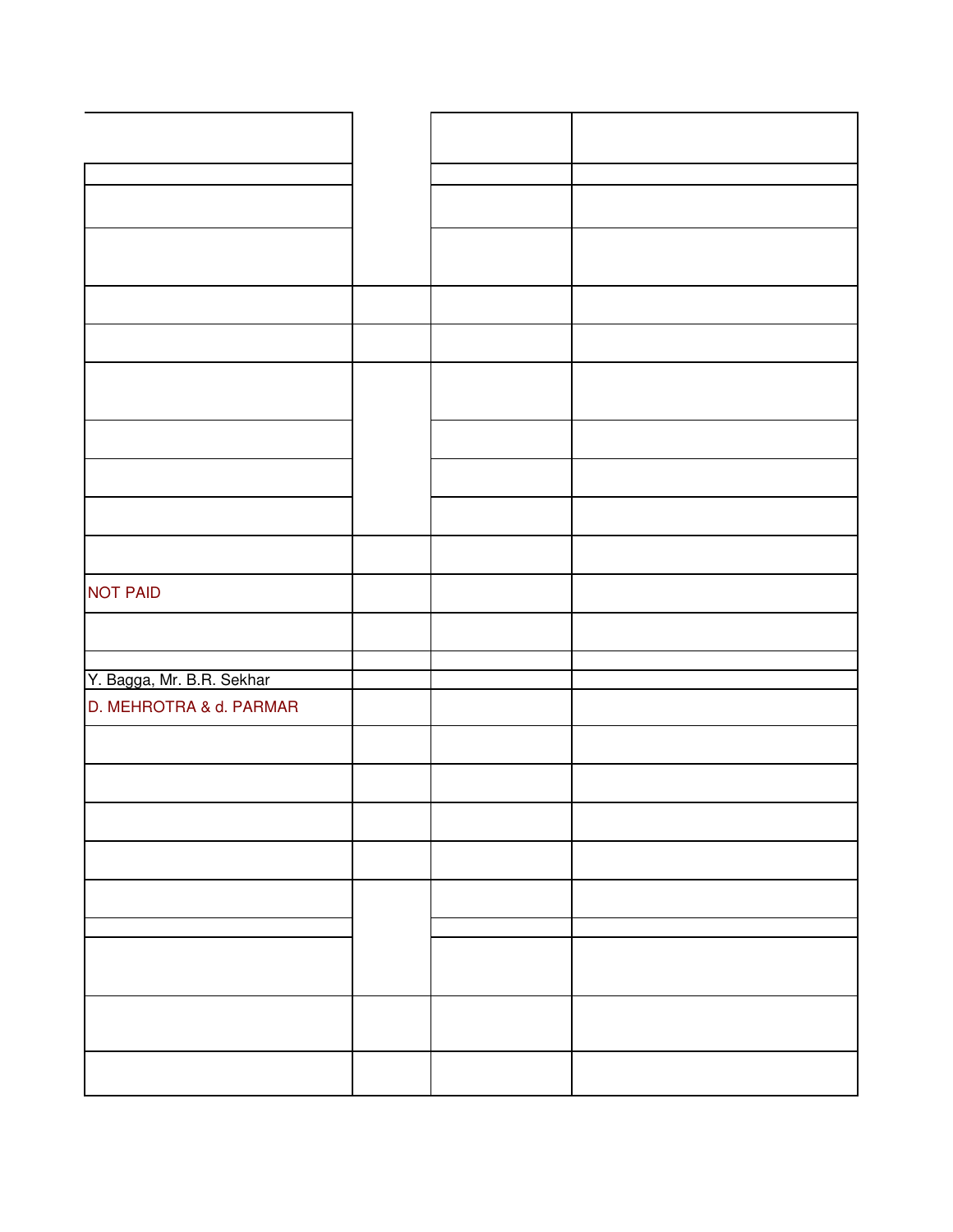| P.N.BHOSLE, A.VAUSUDEVAN                                     |  |  |
|--------------------------------------------------------------|--|--|
|                                                              |  |  |
| A.K.SUKUMARAN                                                |  |  |
| CAPT. D.Kapoor, A.VASUDEVAN<br>DR.P.MISRA                    |  |  |
| DR.P.MISRA                                                   |  |  |
| CAPT. JAYKUMAR, SHRI S.JAGTAP                                |  |  |
| M.P.JOHN, S.GADKAR                                           |  |  |
|                                                              |  |  |
| B R Shekhar & Sanjay kumar                                   |  |  |
| sanjay kumar                                                 |  |  |
| Capt. P. Misra & T. Nagarajan                                |  |  |
|                                                              |  |  |
| N. Hariharan, G. Natarajan, N. V.<br>Suresh, A. A. Tambwekar |  |  |
|                                                              |  |  |
| D. F. VAZ                                                    |  |  |
| <b>B. R. SEKHAR &amp; S. BARIK</b>                           |  |  |
|                                                              |  |  |
|                                                              |  |  |
|                                                              |  |  |
|                                                              |  |  |
|                                                              |  |  |
|                                                              |  |  |
|                                                              |  |  |
|                                                              |  |  |
|                                                              |  |  |
|                                                              |  |  |
|                                                              |  |  |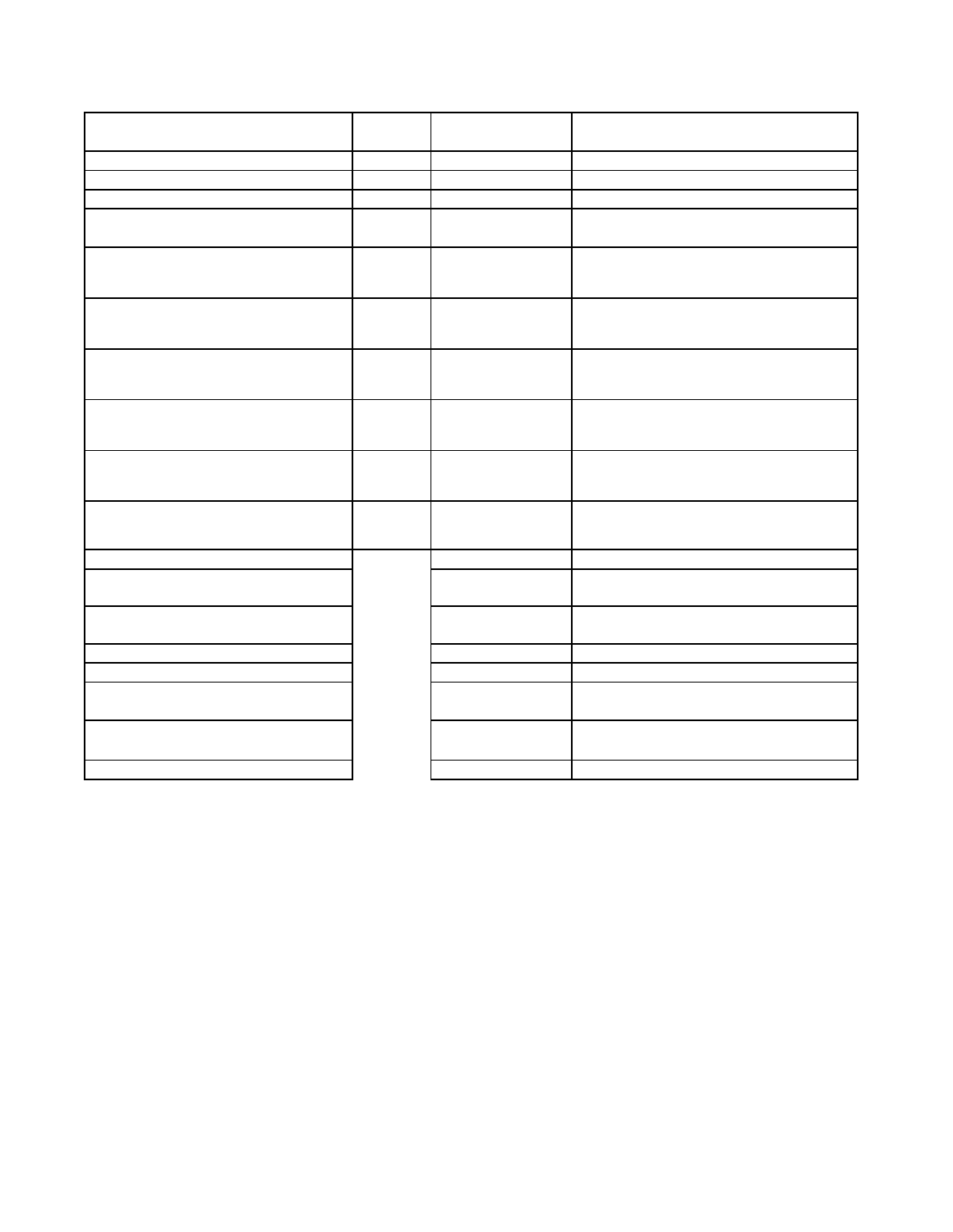|  |  | <b>INITIAL</b><br><b>AUDIT</b> |  |  |
|--|--|--------------------------------|--|--|
|  |  |                                |  |  |
|  |  |                                |  |  |
|  |  |                                |  |  |
|  |  |                                |  |  |
|  |  |                                |  |  |
|  |  |                                |  |  |
|  |  |                                |  |  |
|  |  |                                |  |  |
|  |  |                                |  |  |
|  |  |                                |  |  |
|  |  |                                |  |  |
|  |  |                                |  |  |
|  |  |                                |  |  |
|  |  |                                |  |  |
|  |  |                                |  |  |
|  |  |                                |  |  |
|  |  |                                |  |  |
|  |  |                                |  |  |
|  |  |                                |  |  |
|  |  |                                |  |  |
|  |  |                                |  |  |
|  |  |                                |  |  |
|  |  |                                |  |  |
|  |  |                                |  |  |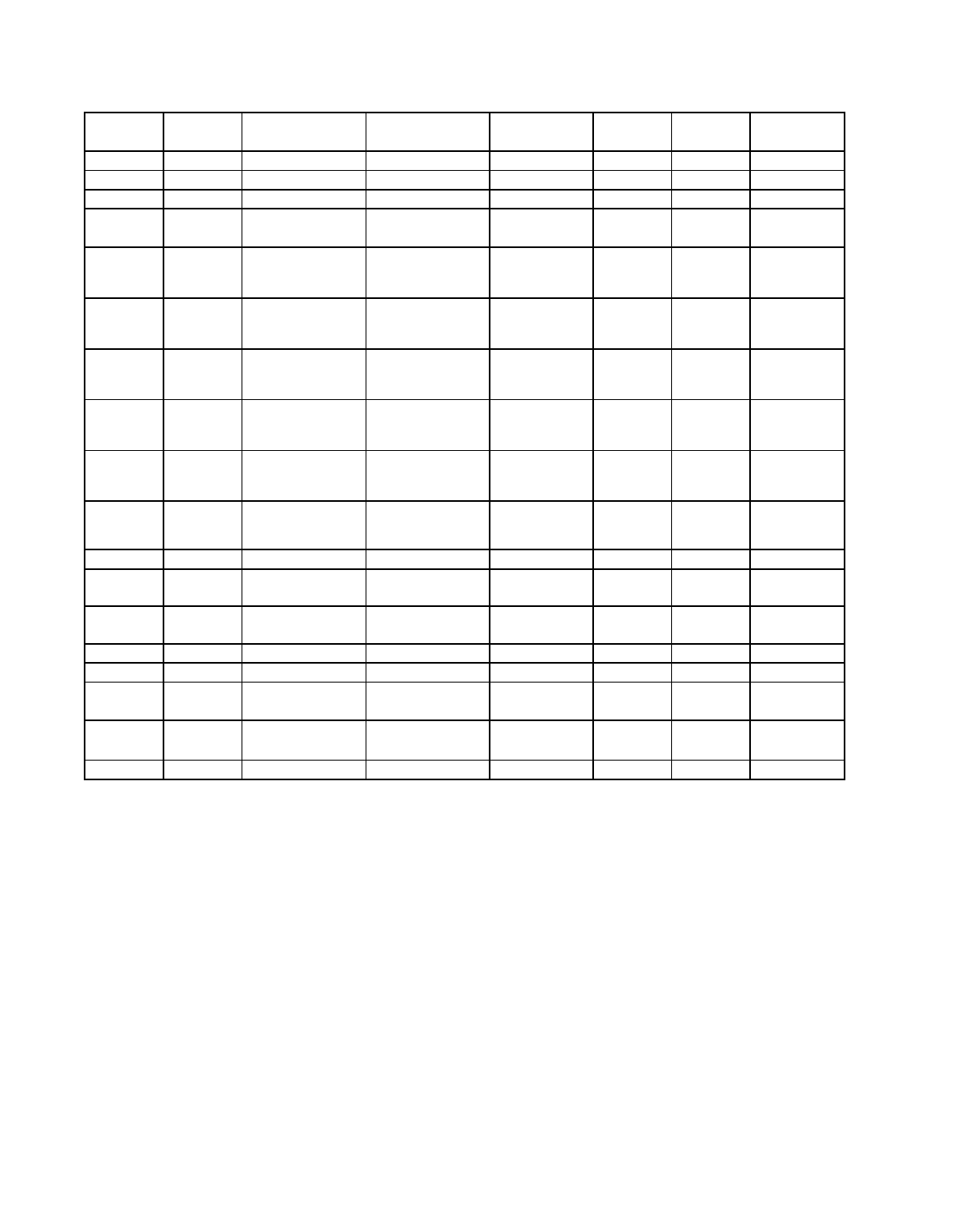|  |  | <b>FIRST</b><br><b>ANNUA</b> |  |  |
|--|--|------------------------------|--|--|
|  |  |                              |  |  |
|  |  |                              |  |  |
|  |  |                              |  |  |
|  |  |                              |  |  |
|  |  |                              |  |  |
|  |  |                              |  |  |
|  |  |                              |  |  |
|  |  |                              |  |  |
|  |  |                              |  |  |
|  |  |                              |  |  |
|  |  |                              |  |  |
|  |  |                              |  |  |
|  |  |                              |  |  |
|  |  |                              |  |  |
|  |  |                              |  |  |
|  |  |                              |  |  |
|  |  |                              |  |  |
|  |  |                              |  |  |
|  |  |                              |  |  |
|  |  |                              |  |  |
|  |  |                              |  |  |
|  |  |                              |  |  |
|  |  |                              |  |  |
|  |  |                              |  |  |
|  |  |                              |  |  |
|  |  |                              |  |  |
|  |  |                              |  |  |
|  |  |                              |  |  |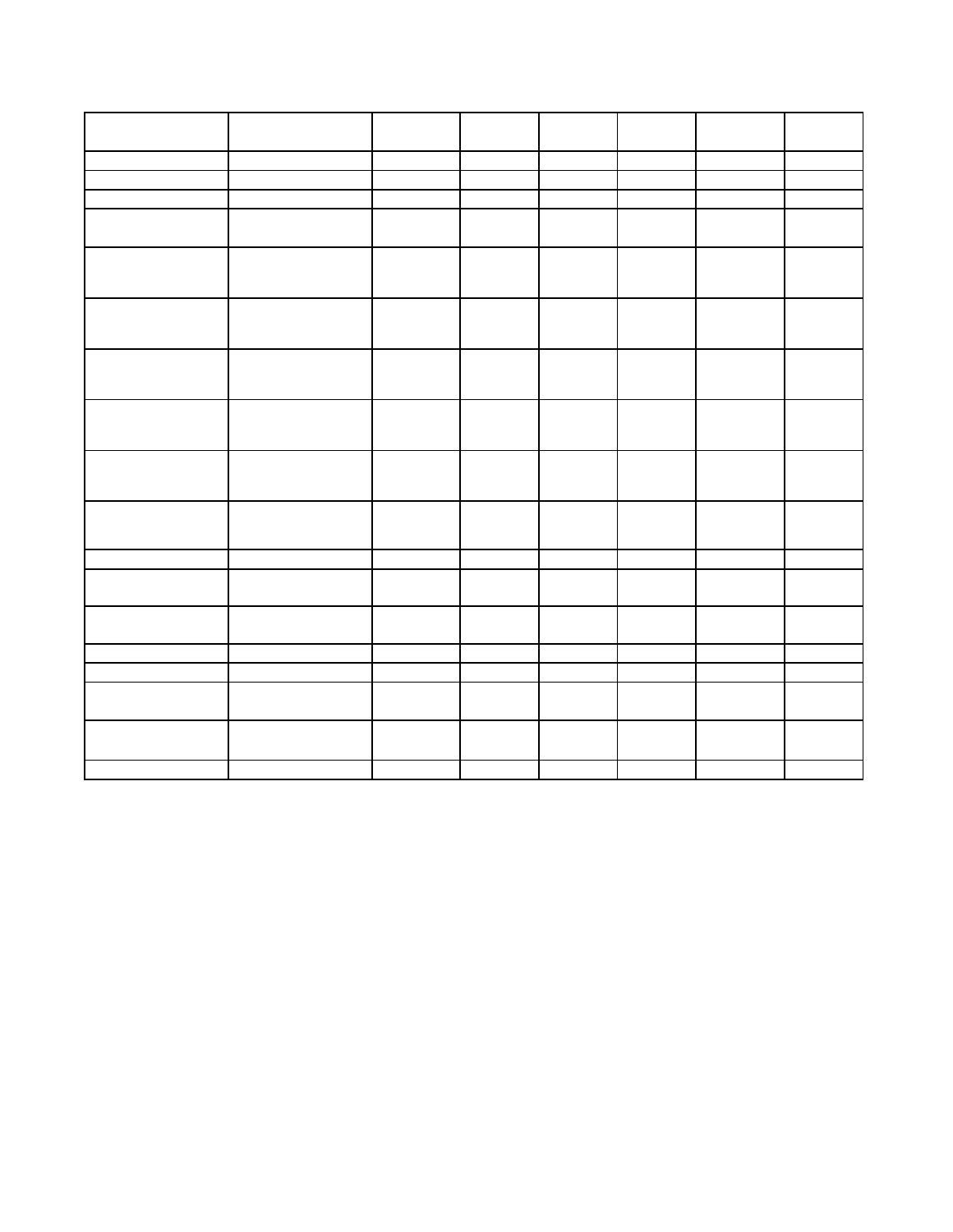|  | <b>SECON</b><br>D |  |  |  |
|--|-------------------|--|--|--|
|  |                   |  |  |  |
|  |                   |  |  |  |
|  |                   |  |  |  |
|  |                   |  |  |  |
|  |                   |  |  |  |
|  |                   |  |  |  |
|  |                   |  |  |  |
|  |                   |  |  |  |
|  |                   |  |  |  |
|  |                   |  |  |  |
|  |                   |  |  |  |
|  |                   |  |  |  |
|  |                   |  |  |  |
|  |                   |  |  |  |
|  |                   |  |  |  |
|  |                   |  |  |  |
|  |                   |  |  |  |
|  |                   |  |  |  |
|  |                   |  |  |  |
|  |                   |  |  |  |
|  |                   |  |  |  |
|  |                   |  |  |  |
|  |                   |  |  |  |
|  |                   |  |  |  |